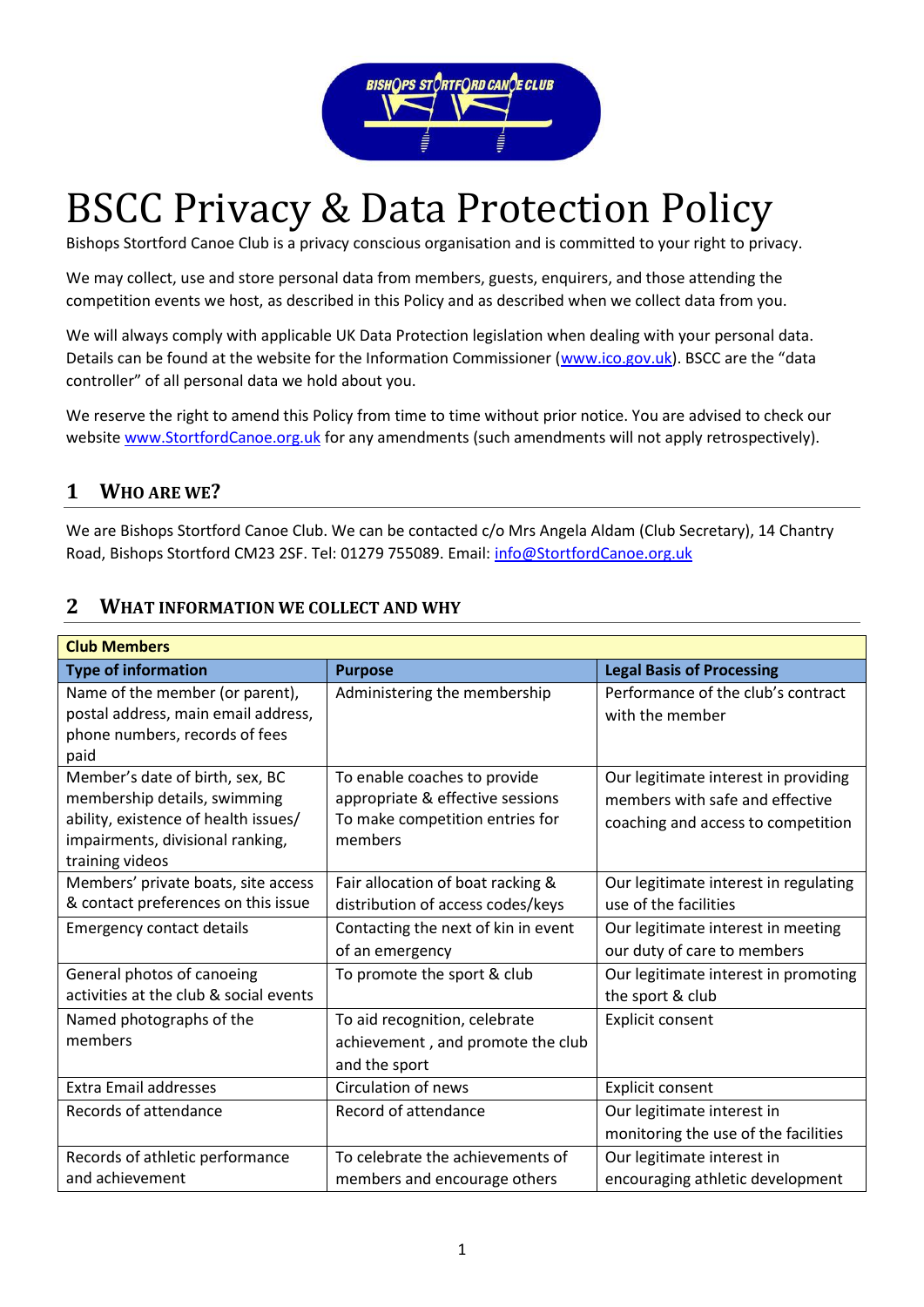| <b>Volunteers</b>                   |                                       |                                      |  |  |
|-------------------------------------|---------------------------------------|--------------------------------------|--|--|
| <b>Type of information</b>          | <b>Purpose</b>                        | <b>Legal Basis of Processing</b>     |  |  |
| Name of the volunteer, postal       | Communication to enable and           | Our legitimate interest in liaising  |  |  |
| address, email address(es), phone   | recognise volunteering activity       | with volunteers to coordinate        |  |  |
| numbers                             |                                       | activities                           |  |  |
| Records of volunteering activity,   | Record of volunteering activity,      | Our legitimate interest in recording |  |  |
| photographs of volunteers           | celebrate voluntary effort            | and recognising voluntary effort     |  |  |
| Skills and volunteering preferences | Ensuring that volunteers are          | Our legitimate interest in deploying |  |  |
|                                     | appropriates deployed                 | volunteers effectively               |  |  |
| Courses attended, qualifications,   | Ensuring that club officials, coaches | Our legitimate interest in ensuring  |  |  |
| <b>DBS check status</b>             | & assistants are appropriately        | the safety and welfare of            |  |  |
|                                     | trained for their role                | volunteers, members & guests         |  |  |
| DBS check evidence (temporary)      | To enable verification process        | Legal obligation                     |  |  |

| <b>Guests / prospective members</b>                                                                                   |                                                                                                        |                                                                                                                                                  |  |  |
|-----------------------------------------------------------------------------------------------------------------------|--------------------------------------------------------------------------------------------------------|--------------------------------------------------------------------------------------------------------------------------------------------------|--|--|
| <b>Type of information</b>                                                                                            | <b>Purpose</b>                                                                                         | <b>Legal Basis of Processing</b>                                                                                                                 |  |  |
| Name of the guest (and parent if<br>junior), postal address, email<br>address, phone number, attendance<br>& payments | Communicating in order to make<br>bookings, providing preparatory<br>information, and gaining feedback | Our legitimate interest in enabling<br>the paddler to be properly prepared<br>for their visit and offering<br>opportunities to continue and join |  |  |
| Date of birth, sex, swimming ability,<br>existence of health<br>issues/impairments                                    | To enable coaches to provide<br>appropriate sessions                                                   | Our legitimate interest in providing<br>safe and effective coaching to<br>guests                                                                 |  |  |
| General photos of taster events etc                                                                                   | To promote the club and the sport                                                                      | Our legitimate interest in promoting<br>the club and the sport                                                                                   |  |  |

| <b>Participants in BSCC-organised competitions</b> |                                     |                                       |  |  |
|----------------------------------------------------|-------------------------------------|---------------------------------------|--|--|
| <b>Type of information</b>                         | <b>Purpose</b>                      | <b>Legal Basis of Processing</b>      |  |  |
| Name of Team Leader/Independent                    | Communicating in order to           | Our legitimate interest in enabling   |  |  |
| & contact details                                  | distribute event information and    | preparation for a safe and effective  |  |  |
|                                                    | receive race entries                | event                                 |  |  |
| Competitors entry details (name,                   | To administer the race              | Our legitimate interest in providing  |  |  |
| class, division, BC membership) &                  |                                     | competition                           |  |  |
| payments received                                  |                                     |                                       |  |  |
| Race times                                         | Identifying the winners of the      | Our legitimate interest in creating a |  |  |
|                                                    | competition                         | record of competitive achievement     |  |  |
| Photographs/Videos                                 | Record of the event and celebration | Our legitimate interest in promoting  |  |  |
|                                                    | of achievement                      | the club and the sport                |  |  |

#### **3 HOW WE PROTECT YOUR PERSONAL DATA**

- 3.1 We will not transfer your personal data outside the European Economic Area unless the destination country ensures an adequate level of data protection (i.e. certain EU-approved countries, or where the EU-US Privacy Shield has been adopted). This includes transfers to any third party processors we use.
- 3.2 We have implemented generally accepted standards of technology and operational security in order to protect personal data from loss, misuse, or unauthorised alteration or destruction.
- 3.3 Please note, however, that where you are transmitting information to us over the internet, then given the internet is not a secure medium, we cannot definitely guarantee the security of this information.
- 3.4 We will notify you promptly in the event of any breach of your personal data which might expose you to serious risk.